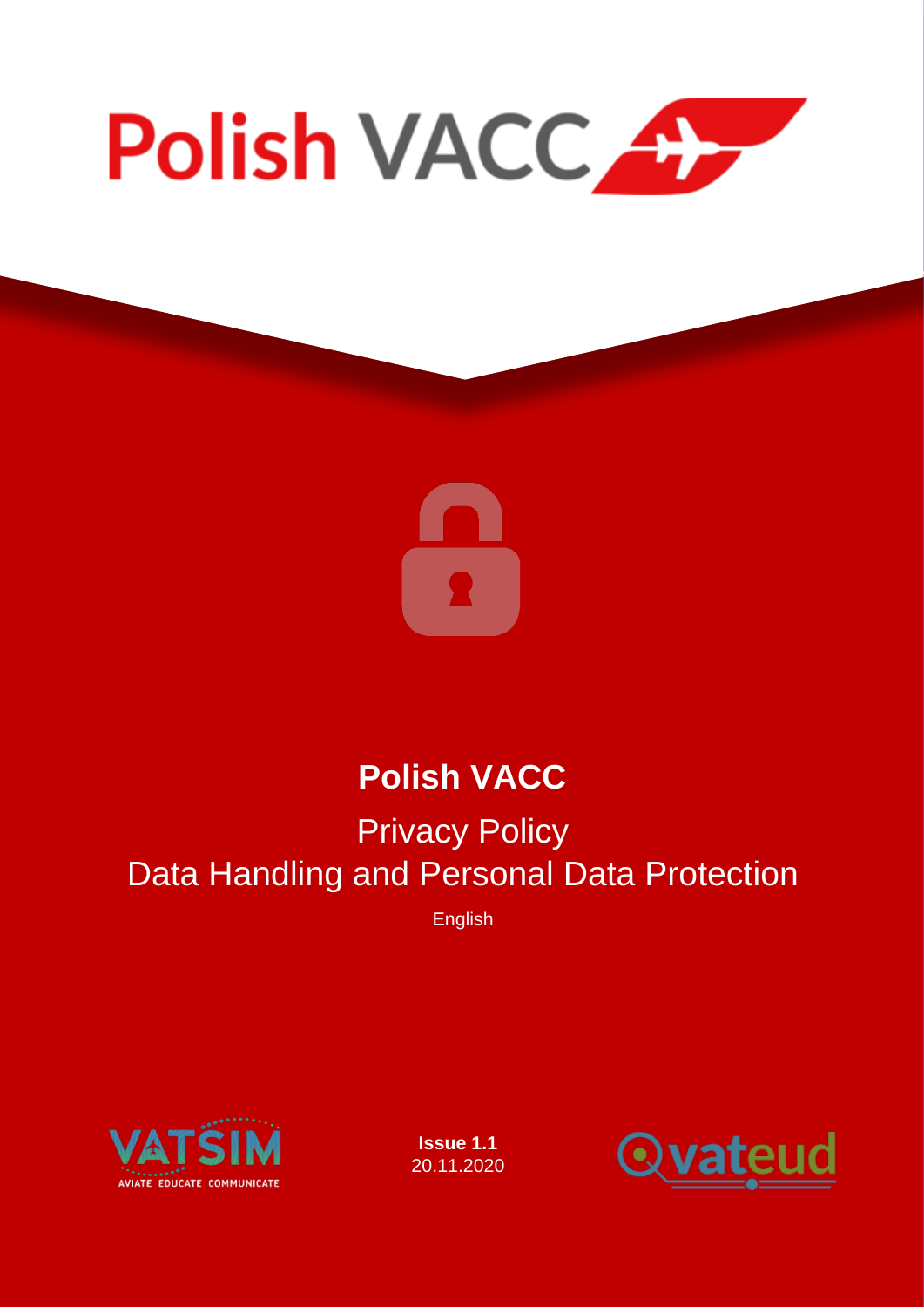## TABLE OF CONTENTS

| 1.  |       |  |
|-----|-------|--|
|     | 1.1.  |  |
| 2.  |       |  |
|     | 2.1.  |  |
|     | 2.2.  |  |
|     | 2.3.  |  |
|     | 2.4.  |  |
|     | 2.5.  |  |
| 3.  |       |  |
|     | 3.1.  |  |
|     | 3.2.  |  |
|     | 3.3.  |  |
|     | 3.4.  |  |
|     |       |  |
|     | 4.1.  |  |
|     | 4.2.  |  |
|     | 4.3.  |  |
| 5.  |       |  |
|     | 5.1.  |  |
|     | 5.2.  |  |
|     | 5.3.  |  |
|     | 5.4.  |  |
|     | 5.5.  |  |
| 6.  |       |  |
| 7.  |       |  |
|     | 7.1.  |  |
|     | 7.2.  |  |
|     | 7.3.  |  |
|     | 7.4.  |  |
| 8.  |       |  |
| 9.  |       |  |
| 10. |       |  |
|     | 10.1. |  |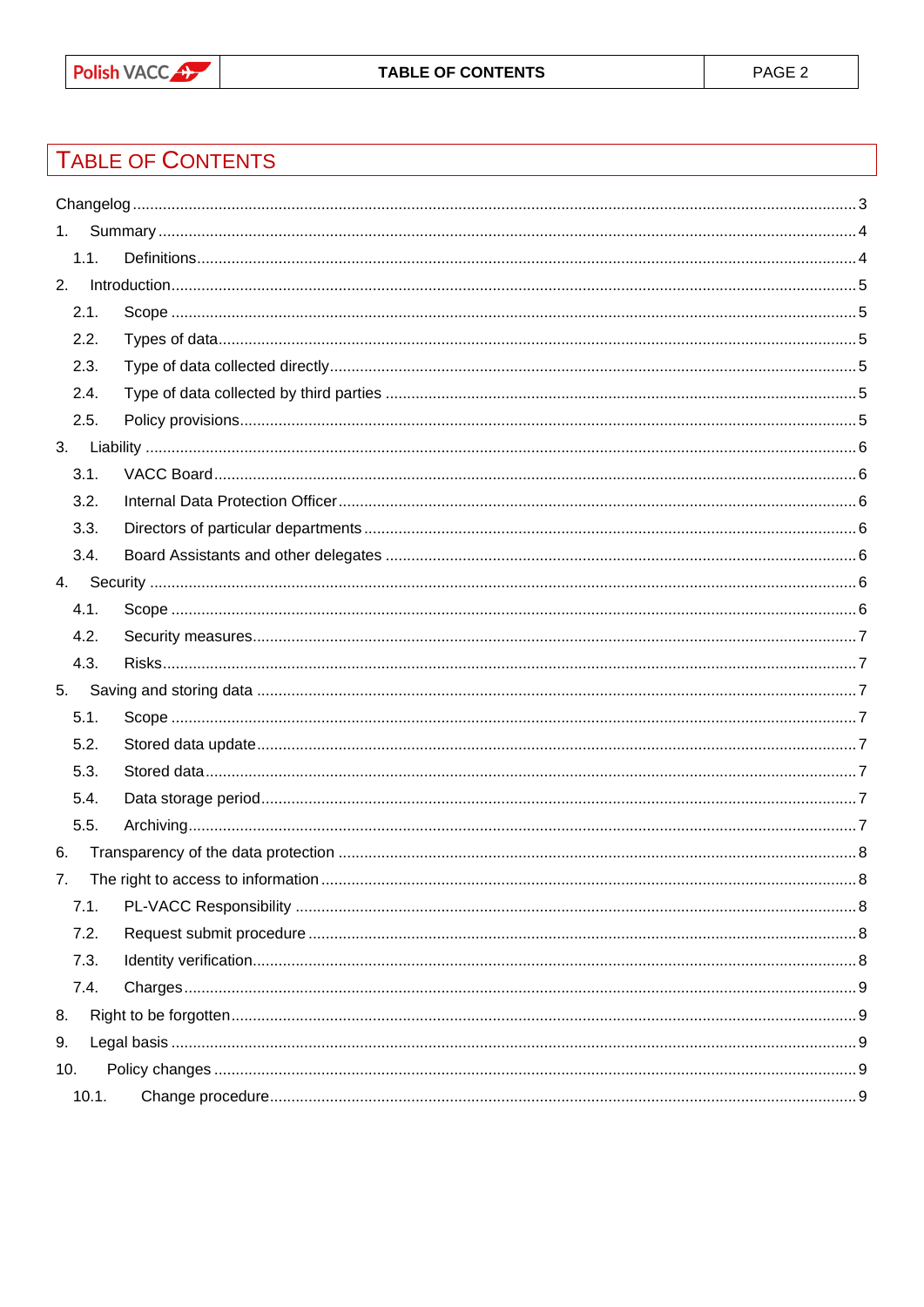

## <span id="page-2-0"></span>**CHANGELOG**

| Change         | Page | Change description                                            | Date       |
|----------------|------|---------------------------------------------------------------|------------|
| No             | No.  |                                                               |            |
|                |      | Initial issue                                                 | 11.06.2020 |
|                |      | Initial issue – English. Changelog merged with Polish version | 20.11.2020 |
| 1a             | 4    | VATEUD withdrawal; VATEMEA introduced                         |            |
| 1 <sub>b</sub> | 8    |                                                               |            |
| 1c             | 9    |                                                               |            |
| 2              |      | Typographical error (Four)                                    |            |
|                |      |                                                               |            |
|                |      |                                                               |            |
|                |      |                                                               |            |
|                |      |                                                               |            |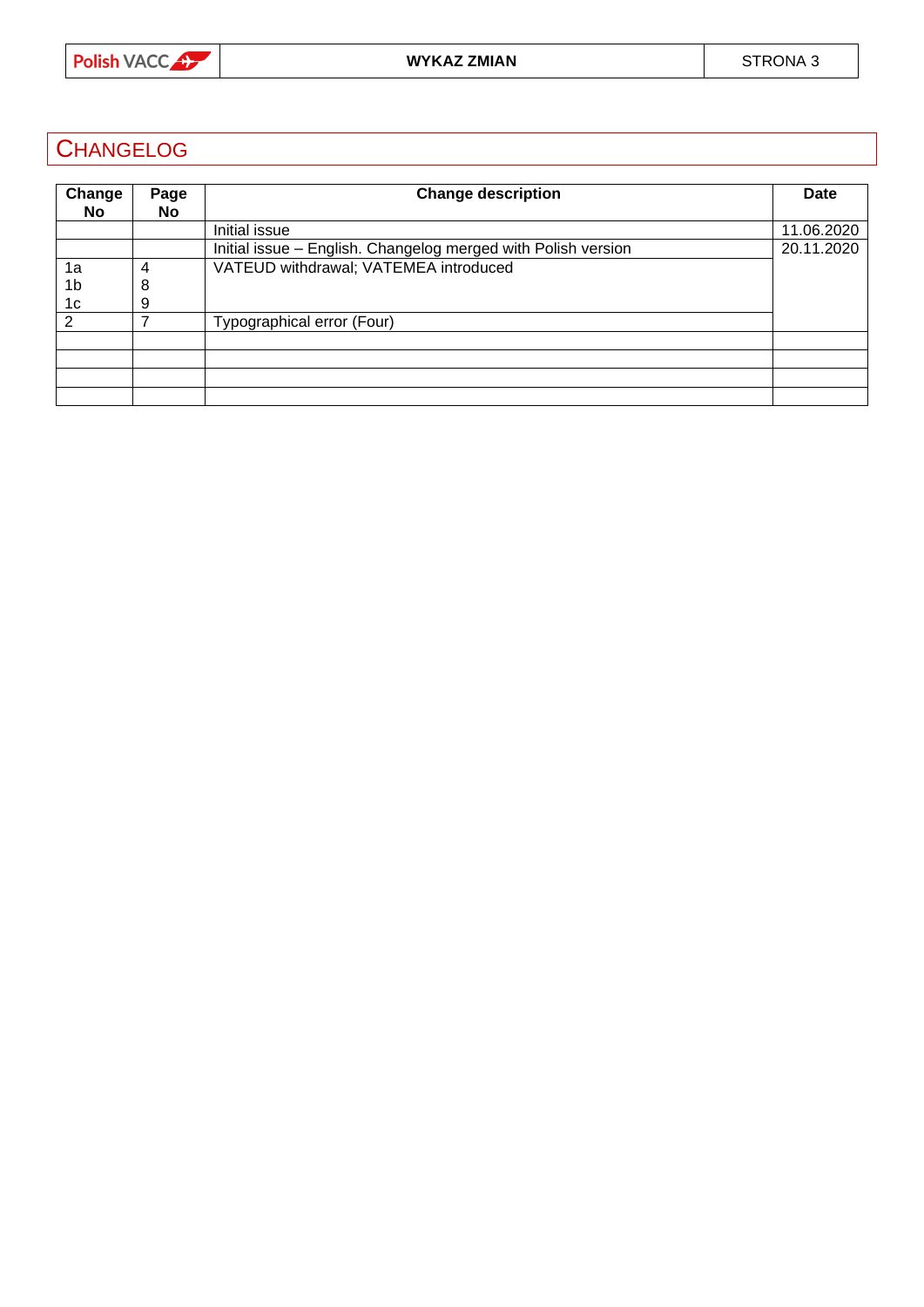## <span id="page-3-0"></span>1. SUMMARY

#### <span id="page-3-1"></span>1.1. Definitions

VATSIM – *Virtual Air Traffic Simulation Network* is a non-profit organization that manages a dedicated, worldwide, virtual, aviation network that provides the software needed to fly software flight simulators in the virtual airspace. Information about the organization is available at [https://vatsim.net](https://vatsim.net/)

VATEMEA – VATSIM Europe, Middle East and Africa Region – VATSIM organizational unit of the European, African and Middle Eastern region. Additional information can be found at<https://vatsim.eu/>

VATEUD – *VATSIM European Division* – division of continental Europe part of VATEMEA. Additional information can be found at<https://vateud.net/>

Polish VACC – *Polish Virtual Area Control Centre* – also known as *PL-VACC* is an established member of the VATEUD division responsible for the virtual space of FIR Warszawa (EPWW) in the VATSIM network. Additional information can be found at<https://pl-vacc.org.pl/>

PL-VACC Board – supervising persons within the meaning of §2 and §3 *Polish VACC Constitution ("Konstytucja Polish VACC") – 10.10.2019r.*

Communication channels – methods of communication between Polish VACC members and persons responsible for the processing of your personal data in the PL-VACC. Polish VACC's specific communication channels are:

- ― e-mail communication by e-mail with all addresses from the pl-vacc.org.pl domain,
- ― forum forum available at forum.pl-vacc.org.pl,
- ― Discord official PL-VACC channel on Discord platform,
- ― communication platforms all interactive forms available on the pl-vacc.org.pl website.

Authorized member of the PL-VACC – a person who was granted access to the data protected by this document.

The keywords in this document should be interpreted as follows:

- ― MUST this word, or the terms "REQUIRED" or "SHALL", mean that the definition is an absolute requirement of the specification,
- ― MUST NOT this phrase, or the phrase "SHALL NOT", mean that the definition is an absolute prohibition of the specification
- ― SHOULD this word, or the adjective "RECOMMENDED", mean that there may exist valid reasons in particular circumstances to ignore a particular item, but the full implications must be understood and carefully weighed before choosing a different course,
- ― SHOULD NOT This phrase, or the phrase "NOT RECOMMENDED" mean that there may exist valid reasons in particular circumstances when the particular behavior is acceptable or even useful, but the full implications should be understood and the case carefully weighed before implementing any behavior described with this label,
- ― MAY This word, or the adjective "OPTIONAL", mean that an item is truly optional. One vendor may choose to include the item because a particular marketplace requires it or because the vendor feels that it enhances the product while another vendor may omit the same item. An implementation which does not include a particular option MUST be prepared to interoperate with another implementation which does include the option, though perhaps with reduced functionality. In the same vein an implementation which does include a particular option MUST be prepared to interoperate with another implementation which does not include the option (except, of course, for the feature the option provides.)

Definitions based on the RFC-2119 requirements specification.

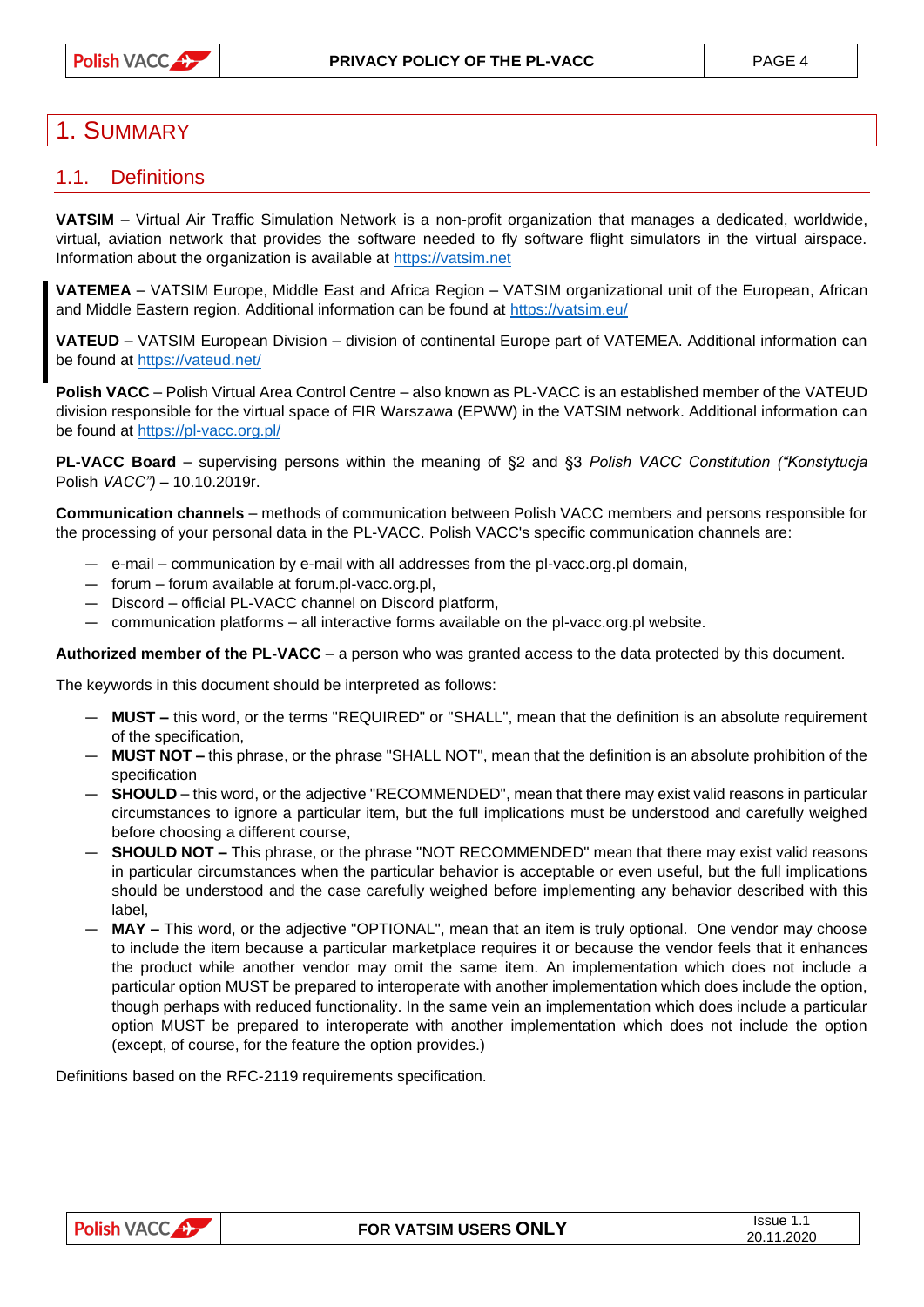## <span id="page-4-0"></span>2. INTRODUCTION

#### <span id="page-4-1"></span>2.1. Scope

The privacy policy and the definition of personal data protection are aimed at:

- ― comply with the law specified in *Regulation (EU) 2016/679 of the European Parliament and of the Council of 27 April 2016 on the protection of individuals with regard to the processing of personal data and on the free movement of such data, and repealing Directive 95/46 / EC (general regulation on data protection)* and *Act of December 14, 2018 on the protection of personal data processed in connection with the prevention and combating of crime (Journal of Laws of 2019, item 125),*
- ― comply with the obligation specified by the *VATSIM Data Protection and Data Handling Policy of May 25, 2018, with amendments of June 9, 2020 and later*,
- ― maintaining good practices for the protection of personal data of members and the Board and all others who use Polish VACC services.

#### <span id="page-4-2"></span>2.2. Type of data

Polish VACC collects personal data of its members both directly and through the use of third party data transfers.

#### <span id="page-4-3"></span>2.3. Type of data collected directly

When you use our services, additional data is collected about you. This allows us to ensure the smooth running of our services and provide you with the desired user experience. These data include:

- ― saving and archiving posts, statements, saved settings and completed forms, polls and votes posted on Polish VACC communication channels,
- ― information about the IP address used in the Polish VACC communication channels,
- ― records of progress in training courses conducted by the Polish VACC,
- ― history of disciplinary proceedings and actions taken,
- ― communication between members, including those outside the board.

Communication channels, including our forum, have the function of collecting any data in the form of free text. Any personal data voluntarily submitted in this way by any persons (e.g. personal data such as telephone numbers or addresses) will be stored, even if hidden from public access. This data is then only available to a limited number of authorized persons.

#### <span id="page-4-4"></span>2.4. Type of data collected by third parties

When a member uses the Polish VACC services or when a member requests to join the Polish VACC branch of the VATEUD division, the data is transferred from VATSIM or other third parties through internal communication channels to Polish VACC in order to ensure the smooth functioning of our services and to ensure the highest standards of services provided.. These data include:

- ― full name,
- ― VATSIM CID,
- ― e-mail address,
- ― virtual ATC rating and / or virtual Pilot rating assigned in the VATSIM network,
- ― positions held in the structures of the VATSIM network, along with the assigned scope of duties,
- ― data on the timeframe and duration of logins along with the callsigns used when connecting to the VATSIM network.

When using the official Discord messenger server, Polish VACC collects the following data:

― Unique ID number and User Name assigned to Discord messenger account,

#### <span id="page-4-5"></span>2.5. Policy provisions

The Polish VACC is committed to:

| D, | FOR VATSIM USERS ONLY | Issue<br>.<br>____<br>2020<br>20. |
|----|-----------------------|-----------------------------------|
|----|-----------------------|-----------------------------------|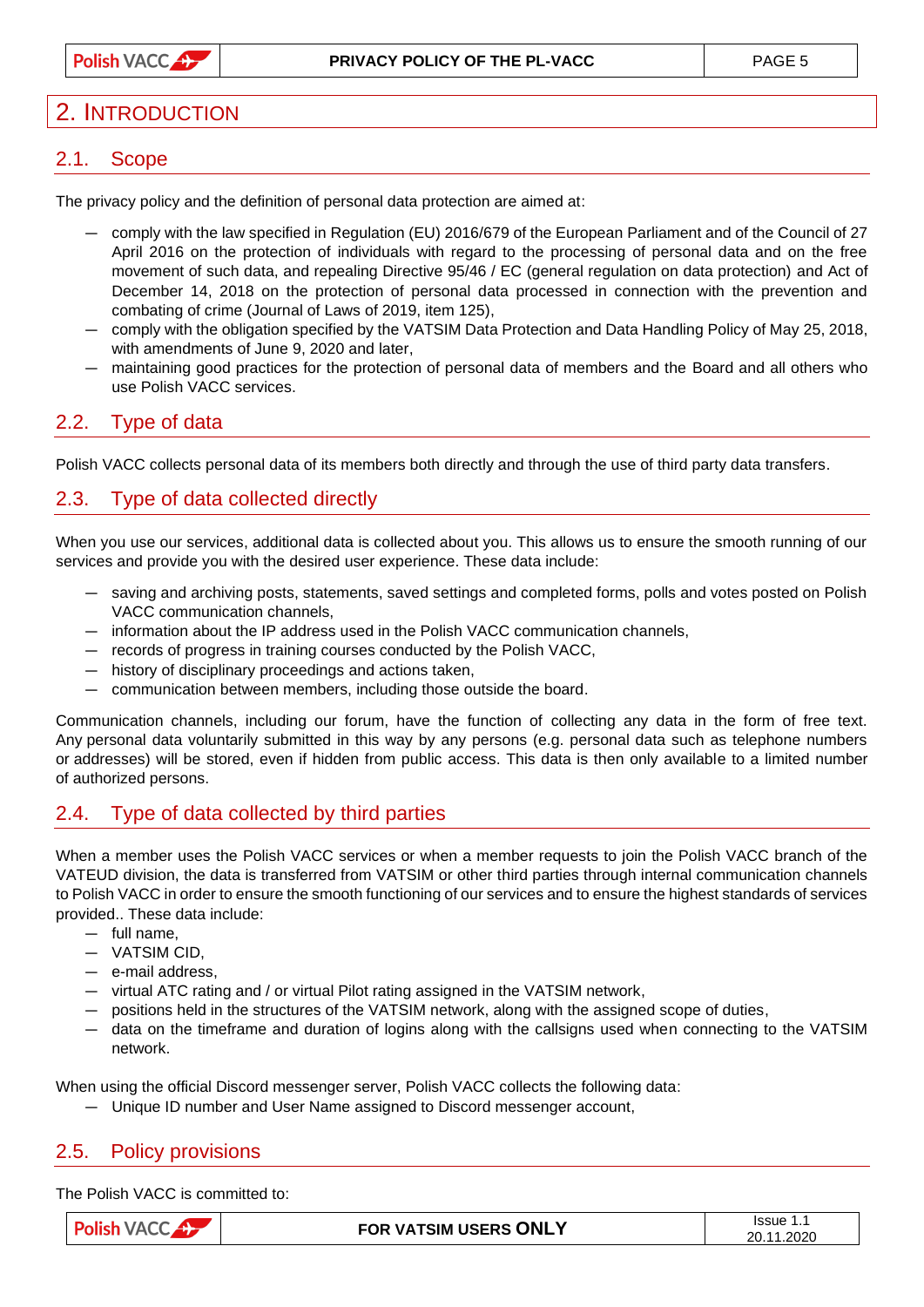- ― compliance with the objectives listed in 2.1 and good practices resulting from the processing of personal data,
- ― respect the rights of the individual, including:
	- ― the right to access to information,
	- ― the right to rectification,
	- ― the right to objection,
	- ― the right to be forgotten,
- ― conducting a transparent privacy policy,
- ― provide instructions to persons responsible for data processing in order to carry out activities in accordance with this policy,
- ― informing the persons whose data are processed about any possibility or suspicion of unlawful disclosure of their personal data,

## <span id="page-5-0"></span>3. LIABILITY

#### <span id="page-5-1"></span>3.1. VACC Board

The PL-VACC Board is generally responsible for the protection of personal data and the compliance of the relevant standards of services provided by the PL-VACC with this privacy policy. The current composition of the Board is available at:<https://pl-vacc.org.pl/newvacc/aboutus.php>

#### <span id="page-5-2"></span>3.2. Internal Data Protection Officer

The Data Protection Officer is appointed as the person responsible for ensuring compliance with this privacy policy*.*  Current Internal Data Protection Officer is available at:

<https://pl-vacc.org.pl/newvacc/aboutus.php>

#### <span id="page-5-3"></span>3.3. Directors of particular departments

Particular members of the Board, responsible for the following branches of the PL-VACC activity, have a special duty to supervise other persons gaining access to personal data collected by VATSIM:

- ― ATC Training Director ACCPL2 virtual controller training data archives,
- ― Web Services Director ACCPL5 access and control to stored data,
- ― Marketing Director ACCPL10 data and archiving of data of participants in competitions and orders,

Other members of the Board may from time to time be assigned duties related to the control and retention of data.

#### <span id="page-5-4"></span>3.4. Board Assistants and other delegates

The Board appoints management assistants in accordance with §3 section 7 of *the Polish VACC Constitution*, and sometimes delegates its work to other PL-VACC members on a voluntary basis. All those, whom it may concern are required to read, understand and accept any policies and procedures relating to the processing of personal data that they may use in the course of their work on the PL-VACC as detailed in this policy. Polish VACC expects the highest standard of credibility among all those cooperating with it. Unauthorized persons cannot access the data unless there is a valid reason for such access.

## <span id="page-5-5"></span>4. SECURITY

#### <span id="page-5-6"></span>4.1. Scope

This section applies to all Polish VACC services and servers belonging to or provided to Polish VACC, including: personal data servers, statistical data or web servers.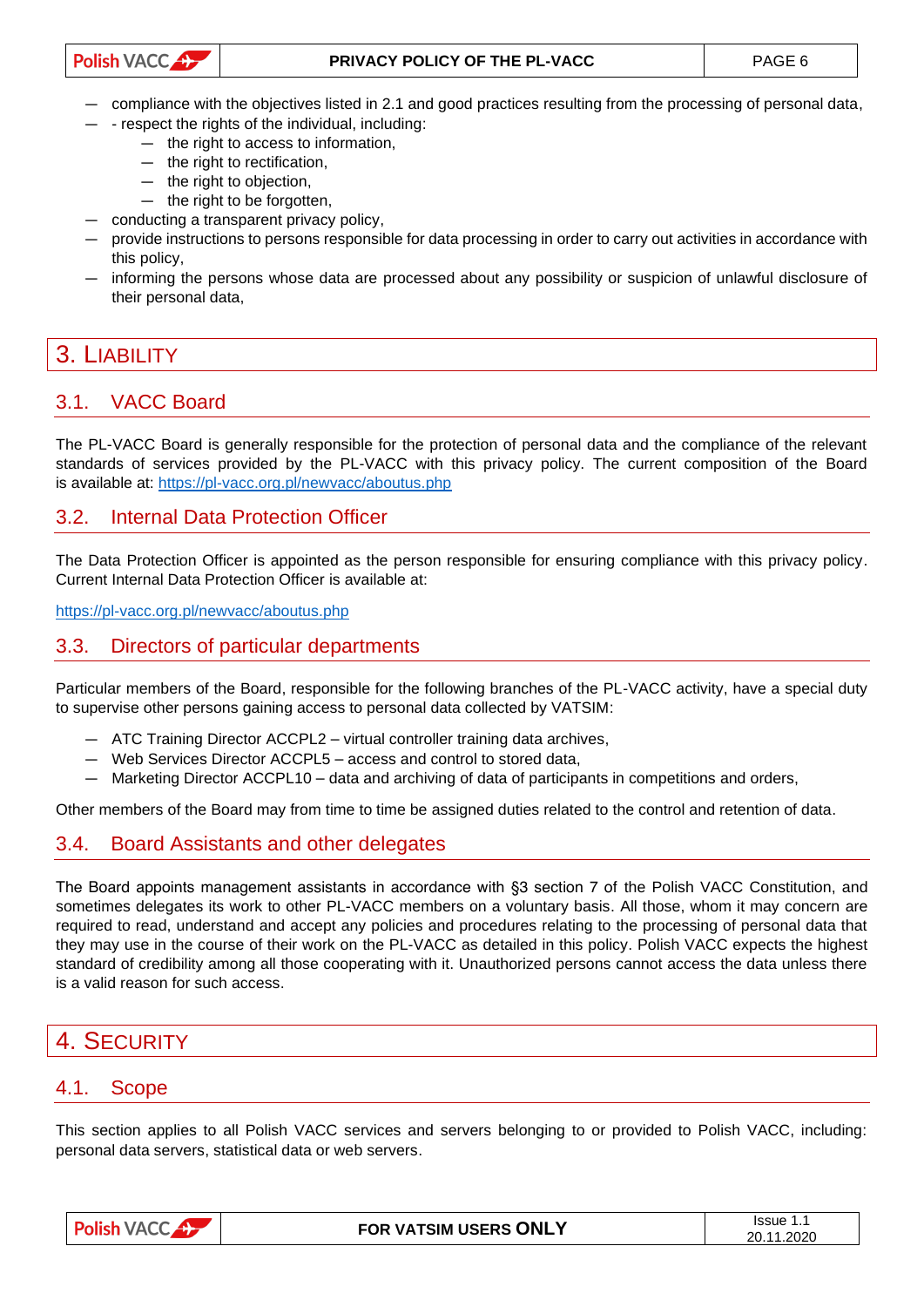#### <span id="page-6-0"></span>4.2. Security measures

Polish VACC takes standard steps to secure your data, such as TLS encryption when accessing your data using a web browser. Additional security settings are used to allow only authorized users to access the server. Passwords (with the exception of the VATSIM network password, which is never transferred to the Polish VACC) are stored as encrypted strings, preventing them from being displayed in plain text.

#### <span id="page-6-1"></span>4.3. Risks

Four main sources of threats to the security of data stored by the PL-VACC have been identified. These are:

- ― phishing attacks, i.e. intentional forcing of unauthorized access to data stored on the server,
- ― unauthorized access by malware of infected systems used by authorized members of the PL-VACC,
- ― bugs in the software, allowing unauthorized (even accidental) access to data stored on the server,
- ― access by unauthorized PL-VACC members.

The elimination of the first two threats consists in:

- ― verifying all persons prior to granting access with knowledge of this privacy policy,
- ― encouraging authorized members to follow good security practices in their personal systems.

The third risk is limited by the appropriate phase of tests of the implemented software.

The last risk is mitigated by logging access and rolling back changes made by those who misuse previously granted access.

## <span id="page-6-2"></span>5. SAVING AND STORING DATA

#### <span id="page-6-3"></span>5.1. Scope

Most of the data used by the PL-VACC is transmitted directly through the internal VATSIM communication channels. The data indicated in pts 2.3 and 2.4 of this policy are stored only in the event of a justified need, specified in pt. 9.

#### <span id="page-6-4"></span>5.2. Stored data update

Personal data stored by PL-VACC are synchronized within the *SSO* (*Single Sign-On*) internal personal data exchange channels. Therefore, the data is not updated directly on the PL-VACC servers, it is received from third servers. The concerned PL-VACC member should address requests for data updates to the relevant VATSIM authorities.

#### <span id="page-6-5"></span>5.3. Stored data

Data is stored in standard file systems and databases. Access to these systems is controlled by secure direct access to control applications or via a secure web interface. Access is then controlled and protected against unauthorized access by standard measures such as access control based on limiting the access rights of individual access accounts.

#### <span id="page-6-6"></span>5.4. Data storage period

Polish VACC is obliged to store data in accordance with the Data Protection Policy and their processing of the VATSIM network. Removal requests may be processed by Polish VACC in accordance with point 9, however, the removal of some processed data may require the intervention of VATEUD, VATEMEA or directly VATSIM, as the request may be outside the powers of the persons responsible for Polish VACC.

#### <span id="page-6-7"></span>5.5. Archiving

Data archiving by Polish VACC does not include data stored on servers other than those belonging to Polish VACC. Data on these servers is stored for a specified period of time and then archived in accordance with section 2.3 or completely deleted.

| <b>Polish</b><br>$\mathbf{A} \bullet \mathbf{A}$<br>$\Delta$ VA( $\Delta$<br>$\mathcal{L}$ | FOR VATSIM USERS ONLY | Issue<br>.<br>1.2020<br>20. |
|--------------------------------------------------------------------------------------------|-----------------------|-----------------------------|
|                                                                                            |                       |                             |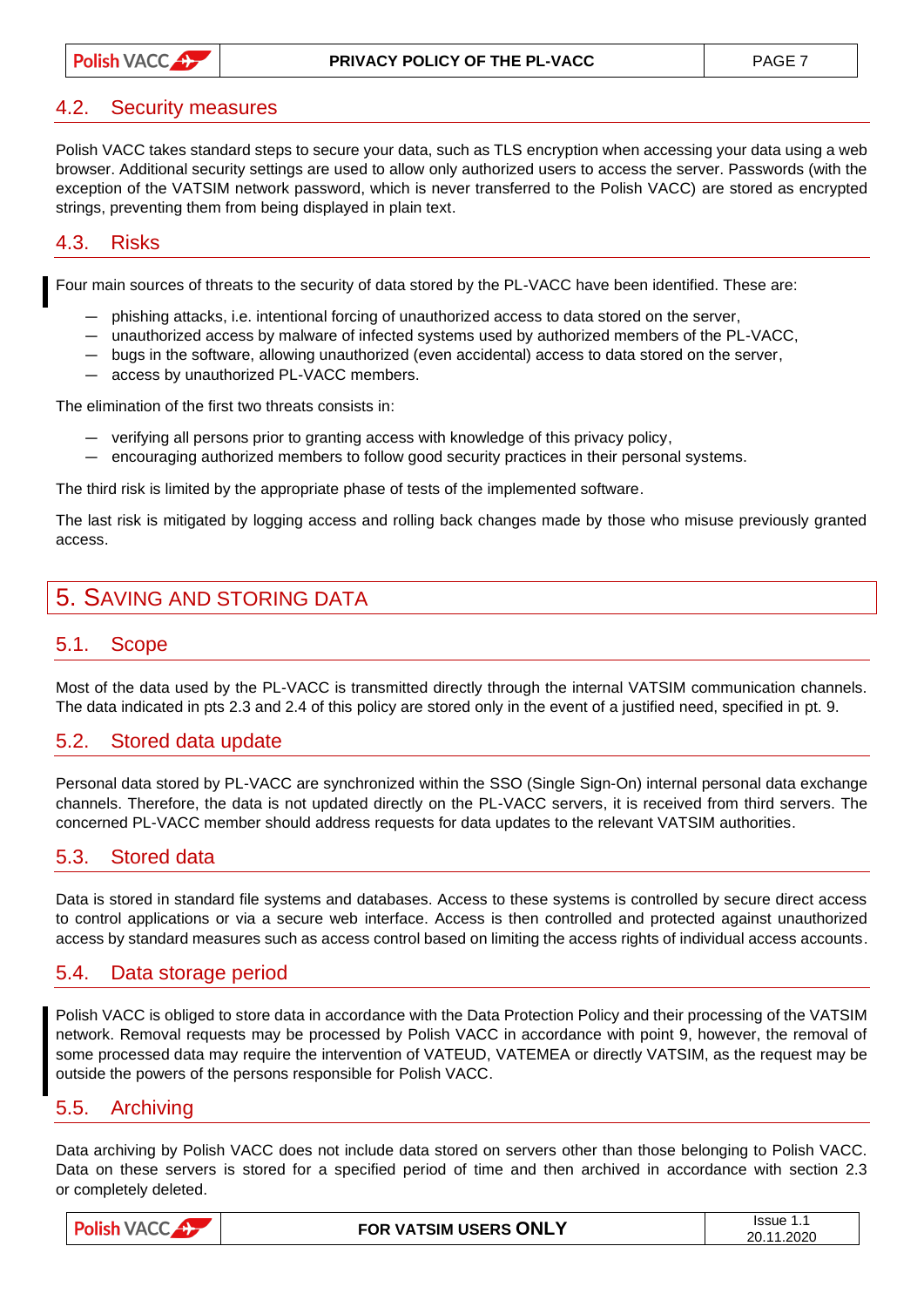## <span id="page-7-0"></span>TRANSPARENCY OF THE DATA PROTECTION

Polish VACC makes every effort to ensure that all members know what data and for what purpose their personal data is collected.

As specified in this document, data is collected to ensure the smooth functioning of the Polish VACC so that members can enjoy the functionality of the VATSIM network together..

## <span id="page-7-1"></span>7. THE RIGHT TO ACCESS TO INFORMATION

#### <span id="page-7-2"></span>7.1. PL-VACC Responsibility

Requests for disclosure of information about processed personal data are within the competence and responsibility of the designated Internal Data Protection Officer.

The Data Protection Officer must fulfil the requests consistent with the submitted application within one month of receiving such a request.

The Internal Data Protection Officer confirms the receipt of the application, responding immediately after receiving the application: to the applicant or the person submitting the application on behalf of the applicant. Based on the reply to the applicant about the initiated process, it is possible to set a date from which the monthly obligation period for reviewing the application begins.

If, not mentioned in this document, circumstances prevent the Internal Data Protection Officer from reviewing the application, the period of fulfilling the requests may be extended once by one month, provided that the applicant is informed about the situation. The exact period of extension is indicated and the reasons for extending the period of fulfilling the requests are provided..

The application may be rejected by the Internal Data Protection Officer in the event that:

- ― the request comes from a person not authorized to manage the subject data (e.g. a request for data of the wrong person),
- ― there is no possibility to verify the identity of the person making the request,
- ― does not refer to data held by the PL-VACC as defined in this document,
- ― refers to data deleted in accordance with pt. 5.5 of this policy.

#### <span id="page-7-3"></span>7.2. Request submit procedure

Requests for disclosure of information about the processed personal data in the form of an application should be sent to the following e-mail address: staff@pl-vacc.org.pl.

If any member or responsible person receives anything that may be considered a request for data disclosure, they should immediately inform the Internal Data Protection Officer.

#### <span id="page-7-4"></span>7.3. Identity verification

If you send a request for personal data, you must confirm your identity in order to start processing the request.

The Internal Data Protection Officer, prior to starting the application processing process, is required to verify the identity of the person submitting the application. However, this inspector may not, as part of confirming identity, allow the storage of further identifying and personal data (e.g. he cannot request a photocopy of an identity document, but may request its presentation, also in digital form)

The exception to the formal confirmation is the acquaintance of the person submitting the request by the Officer.

The correctness of the identity verification is the responsibility of the Officer, however, the method of formalizing the identity confirmation lies with the applicant.

|--|